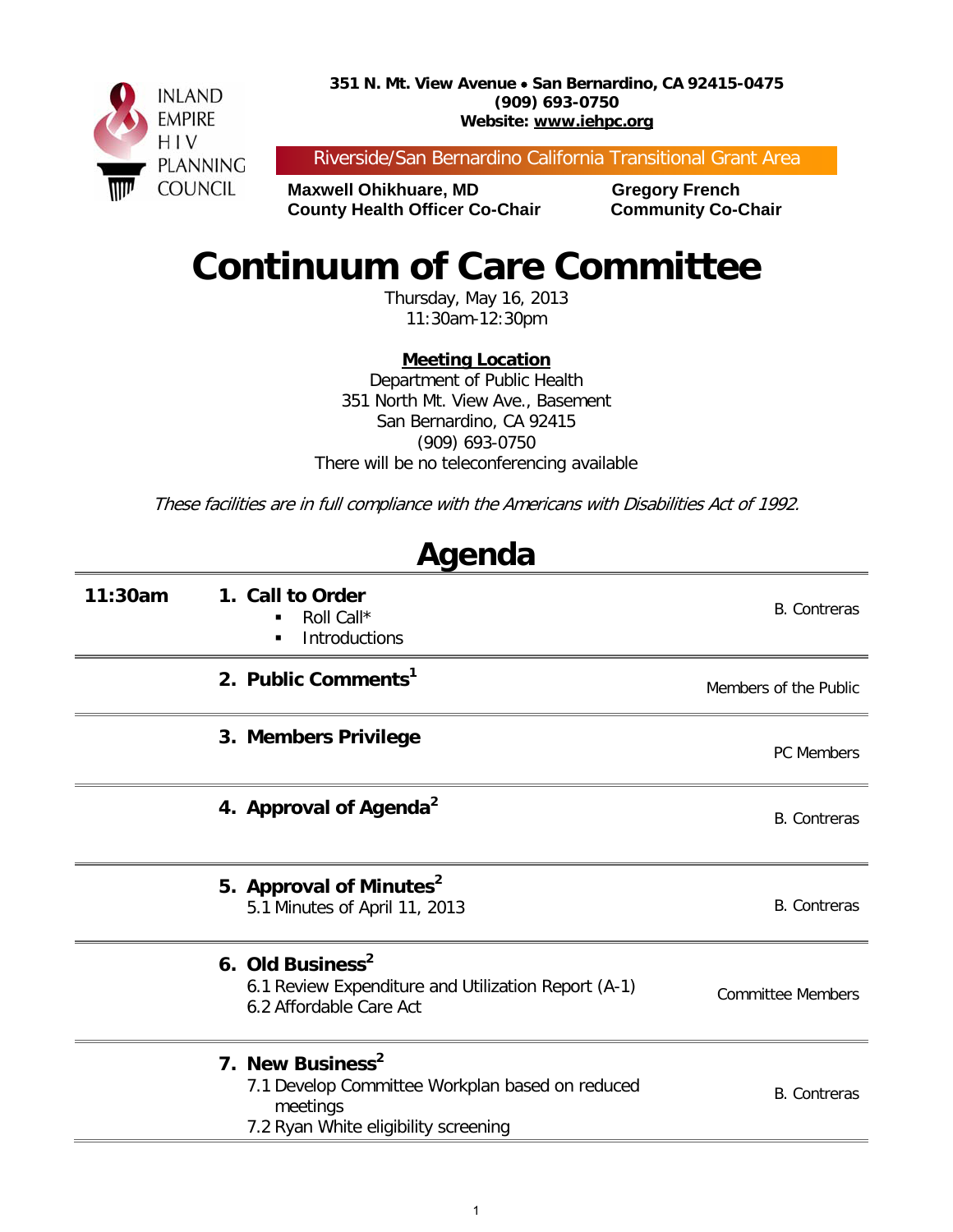|         |     | 8. Public Comments <sup>1</sup>               | Members of the Public    |
|---------|-----|-----------------------------------------------|--------------------------|
|         |     | 9. Members Privilege                          | PC Members               |
|         | 10. | <b>Review of Action Items</b>                 | PC Staff                 |
|         | 11. | <b>Agenda Setting for Next Meeting</b><br>TBD | PC Members/ B. Contreras |
|         | 12. | Roll Call*                                    | PC Staff                 |
| 12:30pm | 13. | Adjournment                                   | <b>B.</b> Contreras      |

<sup>1</sup> Public Comments: Any member of the public may address this meeting on items of interest that relate to the Ryan White CARE Act by completing a speaker slip to indicate their interest in addressing the Planning Council. A three-minute limitation will normally apply to each member of the public who wishes to comment, unless waived by the Chair.

 $2^{2}$  The agenda item may consist of a discussion and a vote. Public comments can be made prior to each Planning Council vote.

\* Members must be present at both roll calls to receive credit for meeting attendance.

\*\* Attachment was not available at time of printing, but will be available at the meeting.

Requests for special accommodations (e.g., language translation) must be received 72 hours prior to the date of the meeting. Contact PC Support at (909) 693-0750

All meetings of the Planning Council and its committees are open to interested parties from the general public. Notices are posted in compliance with the California Brown Act. Information regarding Planning Council meetings, and/or minutes of meetings are public records and are available upon request from the Planning Council Support Staff by calling (909) 693-0750 or by visiting the website http://www.iehpc.org.

Servicios en Español: Notificación para servicios de intérprete deben de someterse setenta y dos horas de anticipo. Por favor llame (909) 693-0750.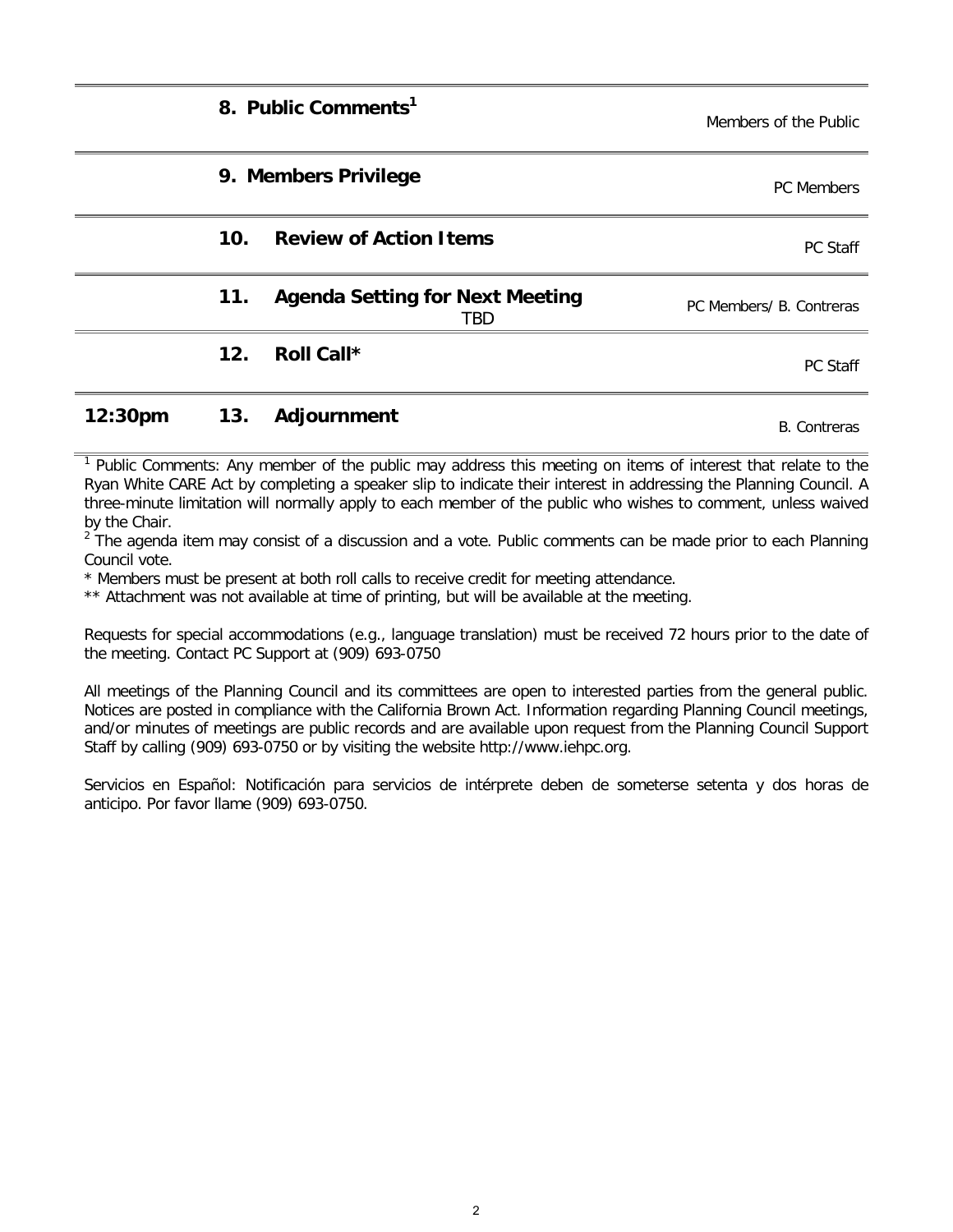# Ryan White Program Expenditure<br>Report February 2013\* **ATTACHMENT B**

| <b>COLUMN A</b>                                                                              | <b>COLUMN B</b>                                                                                                                                                                                                                                                                                                                                                                                                                                                                                                                                                                                                                                                                                                                                                               | <b>COLUMN C</b>                                | <b>COLUMN D</b>               | <b>COLUMN E</b>         | <b>COLUMN F</b>          | <b>COLUMN G</b>          | <b>COLUMN H</b> |
|----------------------------------------------------------------------------------------------|-------------------------------------------------------------------------------------------------------------------------------------------------------------------------------------------------------------------------------------------------------------------------------------------------------------------------------------------------------------------------------------------------------------------------------------------------------------------------------------------------------------------------------------------------------------------------------------------------------------------------------------------------------------------------------------------------------------------------------------------------------------------------------|------------------------------------------------|-------------------------------|-------------------------|--------------------------|--------------------------|-----------------|
| <b>Service Category</b>                                                                      | <b>Allocations</b>                                                                                                                                                                                                                                                                                                                                                                                                                                                                                                                                                                                                                                                                                                                                                            | <b>Average Exp Per</b><br><b>Month (12/12)</b> | <b>Expended</b><br><b>YTD</b> | Remaining<br><b>YTD</b> | % Expended<br><b>YTD</b> | Target %<br>as of Feb 28 | Variance        |
| Out/Amb Medical                                                                              | 3,015,634.00                                                                                                                                                                                                                                                                                                                                                                                                                                                                                                                                                                                                                                                                                                                                                                  | 251,302.83                                     | 2,955,054.23                  | 60,579.77               | 97.99%                   | 100.00%                  | $-2.01%$        |
| <b>Mental Health</b>                                                                         | 339,770.22                                                                                                                                                                                                                                                                                                                                                                                                                                                                                                                                                                                                                                                                                                                                                                    | 28,314.19                                      | 330,313.19                    | 9,457.03                | 97.22%                   | 100.00%                  | $-2.78%$        |
| Med Case Mgmt                                                                                | 426,217.34                                                                                                                                                                                                                                                                                                                                                                                                                                                                                                                                                                                                                                                                                                                                                                    | 35,518.11                                      | 426,012.97                    | 204.37                  | 99.95%                   | 100.00%                  | $-0.05%$        |
| <b>Substance Abuse</b>                                                                       | 247,763.00                                                                                                                                                                                                                                                                                                                                                                                                                                                                                                                                                                                                                                                                                                                                                                    | 20,646.92                                      | 242,407.22                    | 5,355.78                | 97.84%                   | 100.00%                  | $-2.16%$        |
| Dental                                                                                       | 952,877.00                                                                                                                                                                                                                                                                                                                                                                                                                                                                                                                                                                                                                                                                                                                                                                    | 79,406.42                                      | 855,656.04                    | 97,220.96               | 89.80%                   | 100.00%                  | $-10.20%$       |
| Pharmacy                                                                                     | 51,326.44                                                                                                                                                                                                                                                                                                                                                                                                                                                                                                                                                                                                                                                                                                                                                                     | 4,277.20                                       | 45,899.65                     | 5,426.79                | 89.43%                   | 100.00%                  | $-10.57%$       |
| Home/Comm Based                                                                              | 141,191.00                                                                                                                                                                                                                                                                                                                                                                                                                                                                                                                                                                                                                                                                                                                                                                    | 11,765.92                                      | 141,191.00                    | 0.00                    | 100.00%                  | 100.00%                  | 0.00%           |
| EIS - Part A                                                                                 | 108,131.00                                                                                                                                                                                                                                                                                                                                                                                                                                                                                                                                                                                                                                                                                                                                                                    | 9,010.92                                       | 103,963.97                    | 4,167.03                | 96.15%                   | 100.00%                  | $-3.85%$        |
| Case Mgmt (non-Med)                                                                          | 339,701.00                                                                                                                                                                                                                                                                                                                                                                                                                                                                                                                                                                                                                                                                                                                                                                    | 28,308.42                                      | 335,476.35                    | 4,224.65                | 98.76%                   | 100.00%                  | $-1.24%$        |
| Food                                                                                         | 235,731.00                                                                                                                                                                                                                                                                                                                                                                                                                                                                                                                                                                                                                                                                                                                                                                    | 19,644.25                                      | 234,962.82                    | 768.18                  | 99.67%                   | 100.00%                  | $-0.33%$        |
| <b>Housing</b>                                                                               | 119,729.00                                                                                                                                                                                                                                                                                                                                                                                                                                                                                                                                                                                                                                                                                                                                                                    | 9,977.42                                       | 119,728.92                    | 0.08                    | 100.00%                  | 100.00%                  | 0.00%           |
| Transportation                                                                               | 190,607.00                                                                                                                                                                                                                                                                                                                                                                                                                                                                                                                                                                                                                                                                                                                                                                    | 15,883.92                                      | 189,927.53                    | 679.47                  | 99.64%                   | 100.00%                  | $-0.36%$        |
| Psychosocial                                                                                 | 182,267.00                                                                                                                                                                                                                                                                                                                                                                                                                                                                                                                                                                                                                                                                                                                                                                    | 15,188.92                                      | 170,876.45                    | 11,390.55               | 93.75%                   | 100.00%                  | $-6.25%$        |
| <b>EIS MAI</b>                                                                               | 374,443.00                                                                                                                                                                                                                                                                                                                                                                                                                                                                                                                                                                                                                                                                                                                                                                    | 31,203.58                                      | 364,306.88                    | 10,136.12               | 97.29%                   | 100.00%                  | $-2.71%$        |
| <b>TOTALS</b>                                                                                | 6,725,388.00                                                                                                                                                                                                                                                                                                                                                                                                                                                                                                                                                                                                                                                                                                                                                                  | 560,449.00                                     | 6,515,777.22                  | 209,610.78              | 96.88%                   | 100.00%                  | $-3.12%$        |
| Column A<br>Column B<br>Column C<br>Column D<br>Column E<br>Column F<br>Column G<br>Column H | <b>LEGEND</b><br>Current funded RWP services established by IEHPC at PSRA<br>Current RWP service allocations established by IEHPC at PSRA<br>Estimated monthly expenditure amounts based on entire allocations. Formula = Column B / 12<br>Actual year-to-date expenditures of RWP Part A services as reported by RWP Part A providers<br>Actual year-to-date of amounts remaining. Formula = Column B - Column D<br>Percentage of year-to-date of funds expended. Formula = Column D / Column B<br>Target Percent that should be expended (ex: July is the 5th month of program yr, 5/12=41.67%)<br>Variance between Optimal Percent and Acutal Percent of funds expended. Formula = Column G - Column F<br>Services with variance expended that is greater or less than 10% |                                                |                               |                         |                          |                          |                 |

\*Created by RWP Staff 04/17/13 includes invoices rec'd as of 04/15/13 *mls*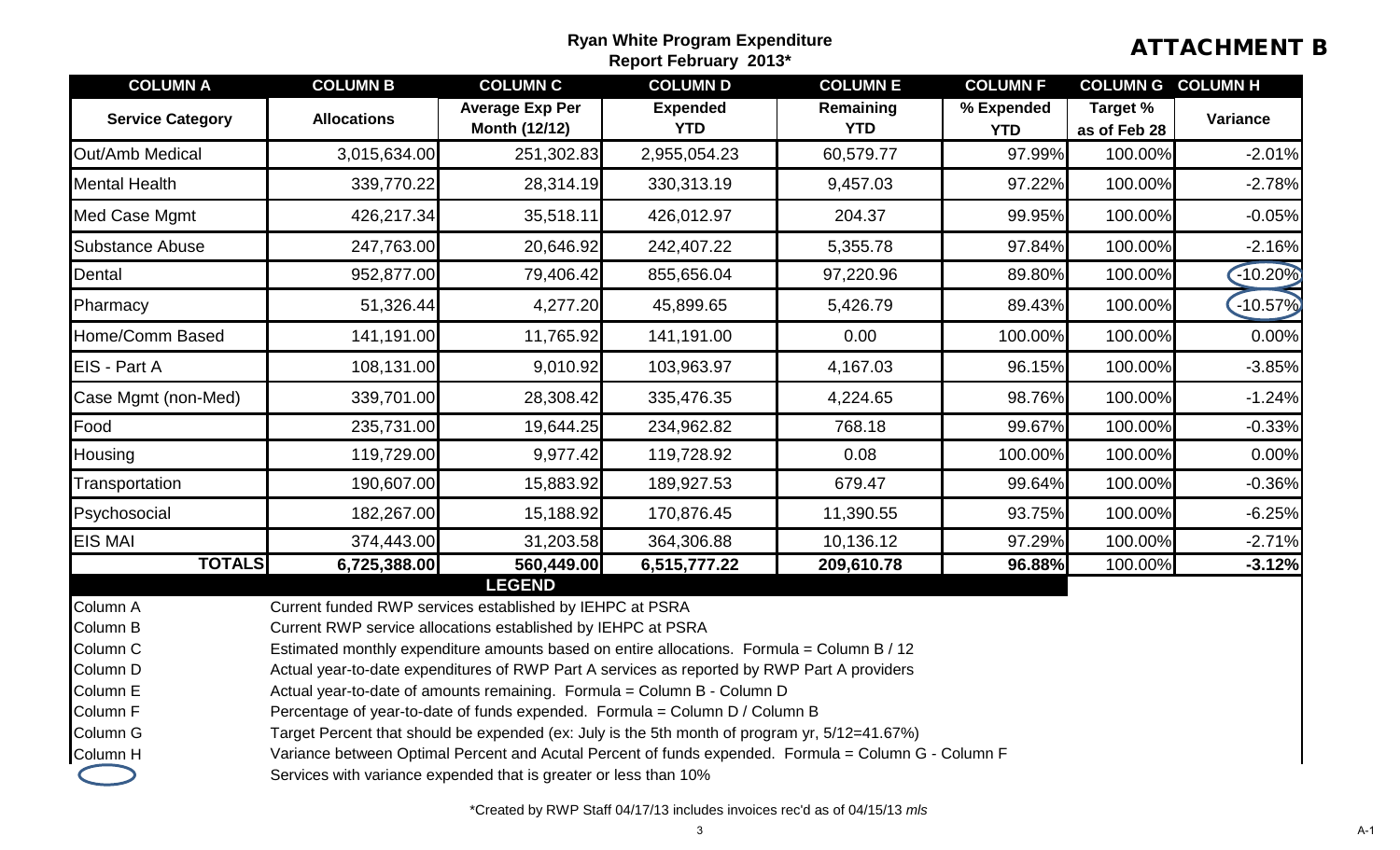### **Ryan White Program Expenditure Report February 2013\*** Report February 2013\*



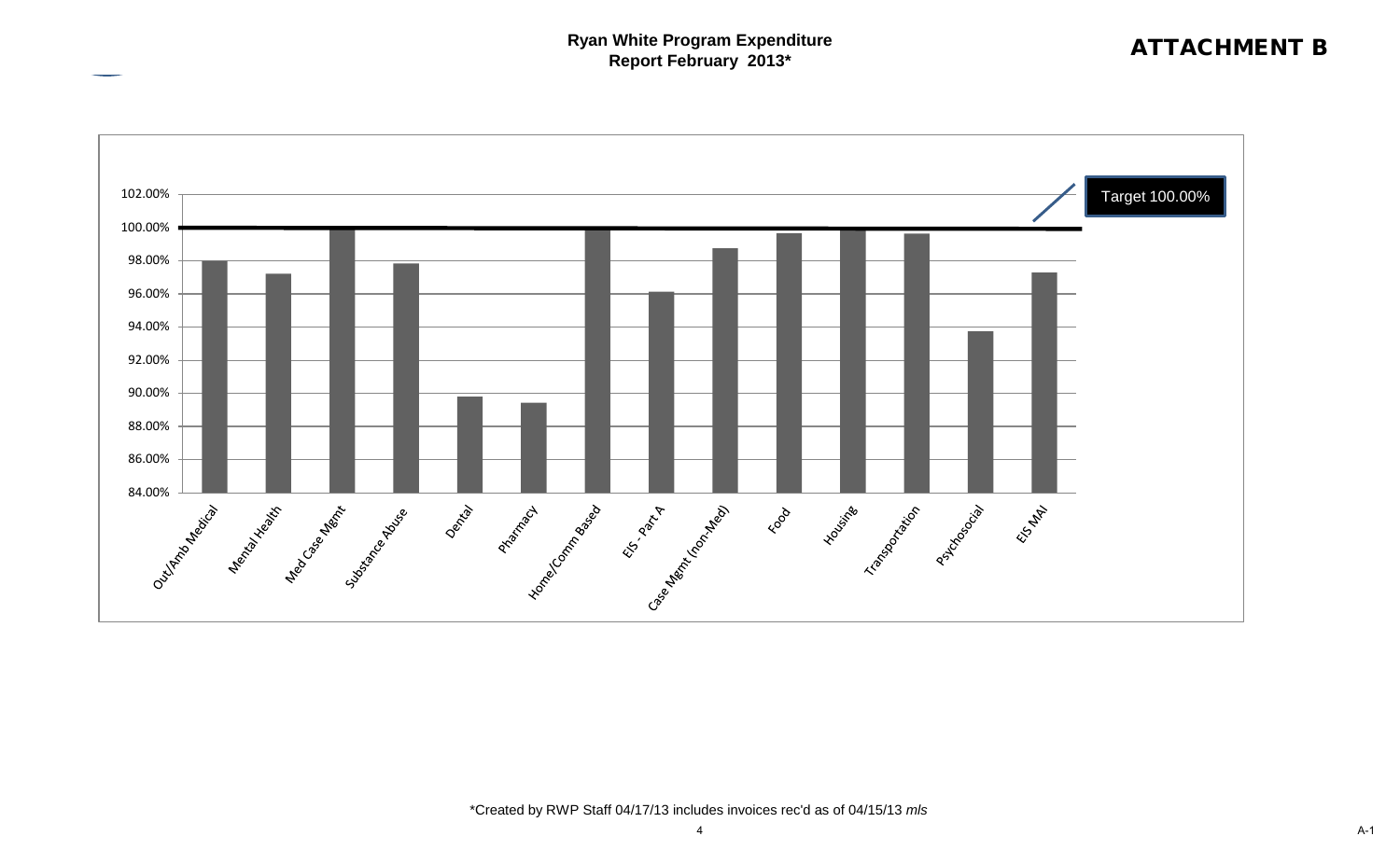### Part A Ryan White Program Utilization Report Fiscal Year 12/13 (March 2012 - February 2013) Data As of Month Ending February 28, 2013

### ATTACHMENT C

| <b>SERVICE UNIT DELIVERY</b> |                                |                               |                                        |                                                 |                                       |  |
|------------------------------|--------------------------------|-------------------------------|----------------------------------------|-------------------------------------------------|---------------------------------------|--|
| <b>Service Category</b>      | <b>Planned</b><br><b>Units</b> | <b>Actual Units</b><br>Delv'd | % of Total Units<br>Delv'd vs. Planned | <b>Target % For This</b><br><b>Time of Year</b> | <b>Variance From</b><br><b>Target</b> |  |
| Out/Amb Medical              | 23,036                         | 28,084                        | 122%                                   | 100%                                            | 21.9%                                 |  |
| <b>Mental Health</b>         | 17,566                         | 12.729                        | 72%                                    | 100%                                            | $-27.5%$                              |  |
| <b>Med Case Mgmt</b>         | 17,318                         | 7,428                         | 43%                                    | 100%                                            | $-57.1%$                              |  |
| <b>Substance Abuse</b>       | 17,401                         | 20,715                        | 119%                                   | 100%                                            | 19.0%                                 |  |
| Dental                       | 15,207                         | 22,840                        | 150%                                   | 100%                                            | 50.2%                                 |  |
| Pharmacy                     | 70                             | 161                           | 230%                                   | 100%                                            | 130.0%                                |  |
| <b>Home/Comm Based</b>       | 9,760                          | 14,828                        | 152%                                   | 100%                                            | 51.9%                                 |  |
| Case Mgmt (non-Med)          | 25.246                         | 29,725                        | 118%                                   | 100%                                            | 17.7%                                 |  |
| Food                         | 23,410                         | 24,018                        | 103%                                   | 100%                                            | 2.6%                                  |  |
| <b>Housing</b>               | 3,152                          | 4.345                         | 138%                                   | 100%                                            | 37.8%                                 |  |
| Transportation               | 65,126                         | 106,102                       | 163%                                   | 100%                                            | 62.9%                                 |  |
| Psychosocial                 | 12,934                         | 11,326                        | 88%                                    | 100%                                            | $-12.4%$                              |  |
| <b>EIS Part A</b>            | 6,391                          | 3,664                         | 57%                                    | 100%                                            | $-42.7%$                              |  |
| <b>EIS MAI</b>               | 14,436                         | 15,782                        | 109%                                   | 100%                                            | 9.3%                                  |  |



|  |  | <b>Black Bar = Target %</b> |  |
|--|--|-----------------------------|--|
|  |  |                             |  |

Green Bars = % of Total Units Delv'd vs. Planned

| <b>CLIENT DELIVERY</b>                                                                                           |                                  |                                                  |                                                   |                                                 |                                       |  |  |
|------------------------------------------------------------------------------------------------------------------|----------------------------------|--------------------------------------------------|---------------------------------------------------|-------------------------------------------------|---------------------------------------|--|--|
| <b>Service Category</b>                                                                                          | <b>Planned</b><br><b>Clients</b> | <b>Actual</b><br><b>Clients</b><br><b>Served</b> | % of Total Clients<br><b>Served vs. Planned</b>   | <b>Target % For This</b><br><b>Time of Year</b> | <b>Variance From</b><br><b>Target</b> |  |  |
| <b>Out/Amb Medical</b>                                                                                           | 2316                             | 1,966                                            | 85%                                               | 100%                                            | $-15%$                                |  |  |
| <b>Mental Health</b>                                                                                             | 396                              | 454                                              | 115%                                              | 100%                                            | 15%                                   |  |  |
| <b>Med Case Mgmt</b>                                                                                             | 1179                             | 1,185                                            | 101%                                              | 100%                                            | 1%                                    |  |  |
| <b>Substance Abuse</b>                                                                                           | 226                              | 289                                              | 128%                                              | 100%                                            | 28%                                   |  |  |
| <b>Dental</b>                                                                                                    | 1367                             | 1,203                                            | 88%                                               | 100%                                            | $-12%$                                |  |  |
| <b>Pharmacy</b>                                                                                                  | 70                               | 47                                               | 67%                                               | 100%                                            | $-33%$                                |  |  |
| <b>Home/Comm Based</b>                                                                                           | 10                               | 33                                               | 330%                                              | 100%                                            | 230%                                  |  |  |
| <b>Case Mgmt (non-Med)</b>                                                                                       | 2417                             | 2,486                                            | 103%                                              | 100%                                            | 3%                                    |  |  |
| Food                                                                                                             | 674                              | 979                                              | 145%                                              | 100%                                            | 45%                                   |  |  |
| <b>Housing</b>                                                                                                   | 398                              | 456                                              | 115%                                              | 100%                                            | 15%                                   |  |  |
| <b>Transportation</b>                                                                                            | 939                              | 1,194                                            | 127%                                              | 100%                                            | 27%                                   |  |  |
| Psychosocial                                                                                                     | 175                              | 257                                              | 147%                                              | 100%                                            | 47%                                   |  |  |
| <b>EIS Part A</b>                                                                                                | 2316                             | 207                                              | 9%                                                | 100%                                            | $-91%$                                |  |  |
| <b>EIS MAI</b>                                                                                                   | 1162                             | 313                                              | 27%                                               | 100%                                            | $-73%$                                |  |  |
| 100%<br>80%<br>60%<br>40%<br>20%<br>0%<br>OutlArito Medical<br>Mental Health<br>Med Case Memt<br>Substance Abuse | Dental<br>Pharmacy               | Homel Comm Based<br>Case Meart Iron Mean         | Housine<br>Food                                   | Psychosocial<br>EUSPART A<br>Transportation     | ElSARY                                |  |  |
| <b>Black Bar = Target %</b>                                                                                      |                                  |                                                  | Green Bar = % of Total Clients Served vs. Planned |                                                 |                                       |  |  |



Prepared by: Dionne Allen Prepared for: Inland Empire HIV Planning Council Date: 04/16/13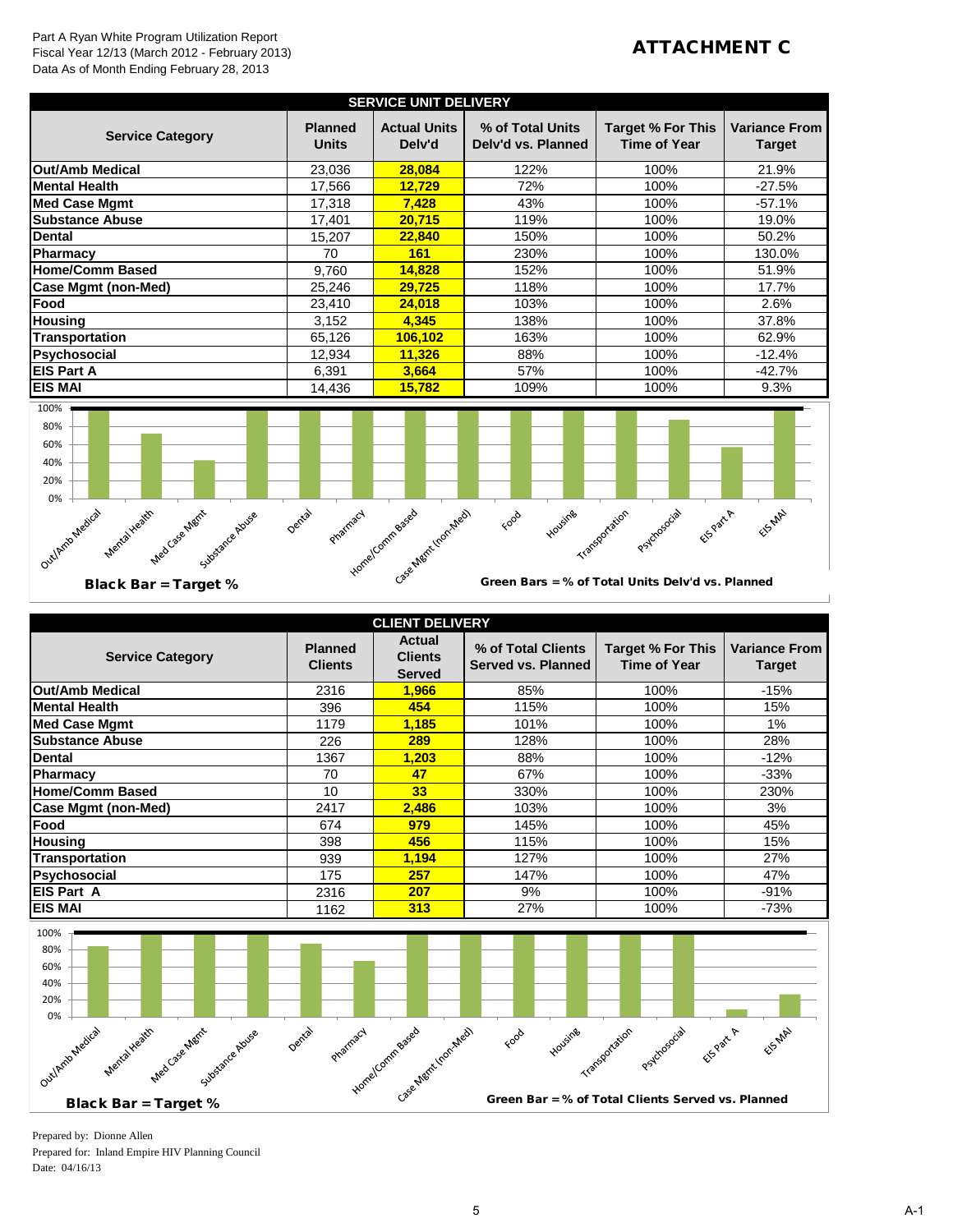### **D R A F T CCC Committee Workplan Oversee the coordination of continuum of care services within the TGA**

| Guide, coordinate, facilitate, and oversee the<br>development and strengthening of the TGA's<br>continuum of care                                                                                                                                                       | Tool                                                                              | Ongoing and as needed        |
|-------------------------------------------------------------------------------------------------------------------------------------------------------------------------------------------------------------------------------------------------------------------------|-----------------------------------------------------------------------------------|------------------------------|
| Take the lead for the Council in the evaluation of<br>Council products and actions                                                                                                                                                                                      | Completed evaluation report to the Council                                        | January of each year         |
| Examine the cost-effectiveness of the services<br>delivered, using cost and utilization data<br>provided for each service category by the RWP<br>as well as outcomes data                                                                                               | Summary of semi-annual report to the Council                                      | August/February              |
| Take the lead for the Council in the transition<br>and implementation of the Low Income Health<br>Plan and the Affordable Care Act for the TGA                                                                                                                          | Announcements of new guidelines from both Federal,<br>State and County government | Ongoing                      |
| Receive and use clinical quality management<br>data on a service category level, and working<br>with the RWP to support and learn from the<br>TGA's clinical QM activities, (Recognizing that<br>clinical quality management (QM) is primarily a<br>RWP responsibility) | Receipt of Clinical quality management data from RWP<br>and present to Council    | As needed or as<br>requested |
| Ensure coordination in the provision of services<br>with non-Part A programs, including programs<br>for HIV prevention and for the prevention and<br>treatment of substance abuse                                                                                       | Report/list of non-Part A programs and/or services                                | January/June                 |

Notes: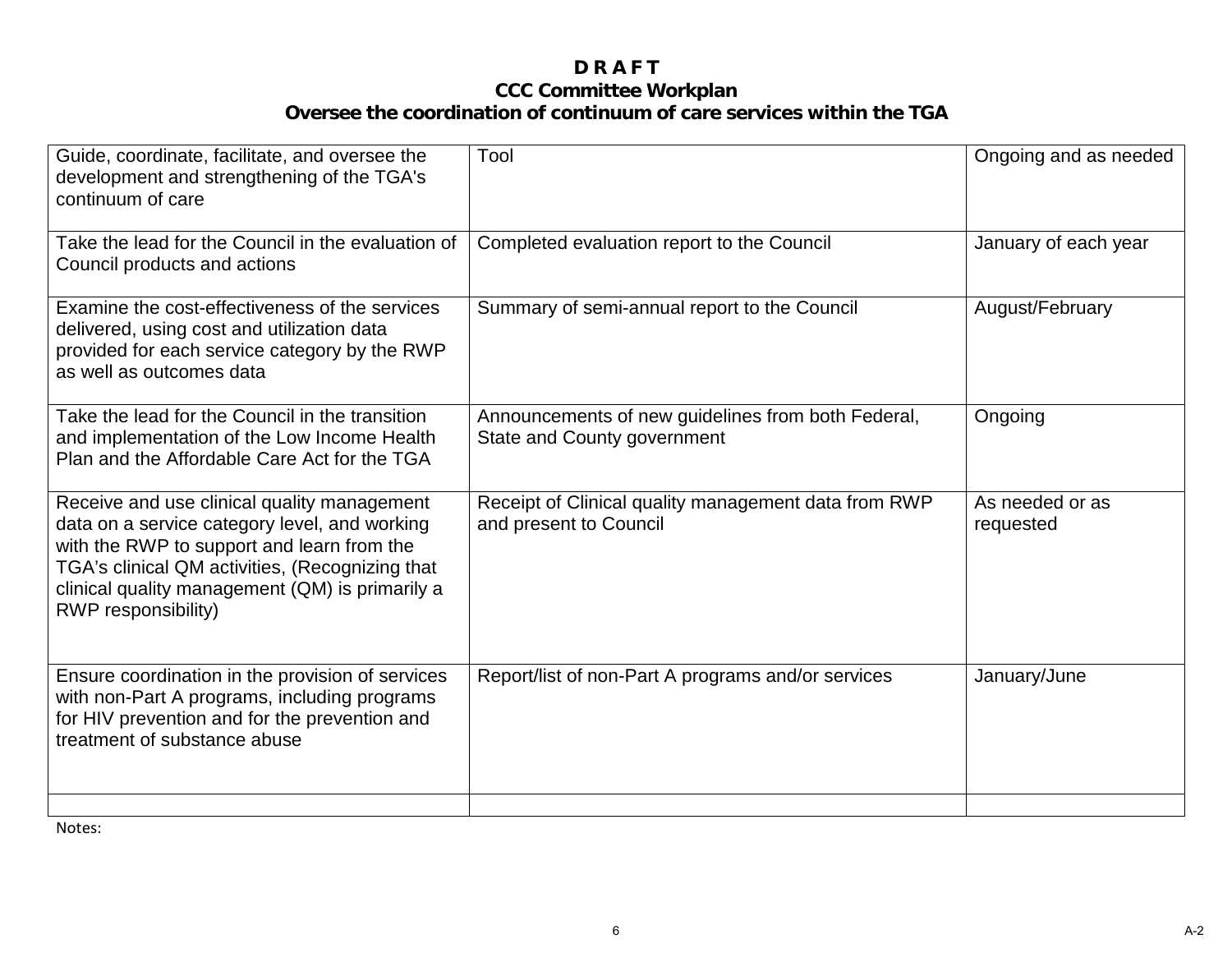**351 N. Mt. View Ave.** • **San Bernardino, CA 92415-0475 (909) 693-0750 Website: www.iehpc.org**



Riverside/San Bernardino California Transitional Grant Area

**Maxwell Ohikhuare, MD Henry Nickel County Health Officer Co-Chair Community Co-Chair** 

# **Continuum of Care Committee**

Thursday, April 11, 2013 12:30pm-1:30pm

**Teleconference Site**

Desert AIDS Project 1695 North Sunrise Way Palm Springs, CA 92262-3702 (760) 323-2118

These facilities are in full compliance with the Americans with Disabilities Act of 1992.

# **Minutes**

**Members:** B. Contreras, B. Orr, D. Wahl, T. Evans, L. Ford-Watson **Guest:** C. Harris, S. Rigsby, B. Flippin **Staff:** A. Fox, M. Hoze

| $12:39$ pm | 1. Call to Order<br>Roll Call*<br>٠<br><b>Introductions</b><br>$\blacksquare$                                            | <b>B.</b> Contreras      |
|------------|--------------------------------------------------------------------------------------------------------------------------|--------------------------|
|            | 2. Public Comments <sup>1</sup><br><b>None</b>                                                                           | Members of the Public    |
|            | 3. Members Privilege<br>None                                                                                             | PC Members               |
|            | 4. Approval of Agenda <sup>2</sup><br>Motion/Second: D. Wahl, L. Ford-Watson<br>Motion carried.                          | <b>B.</b> Contreras      |
|            | 5. Approval of Minutes <sup>2</sup><br>5.1 Minutes of March 14, 2013<br>Motion/Second: B. Orr/D. Wahl<br>Motion carried. | <b>B.</b> Contreras      |
|            | 6.<br>Old Business <sup>2</sup><br><b>NONE</b>                                                                           | <b>Committee Members</b> |